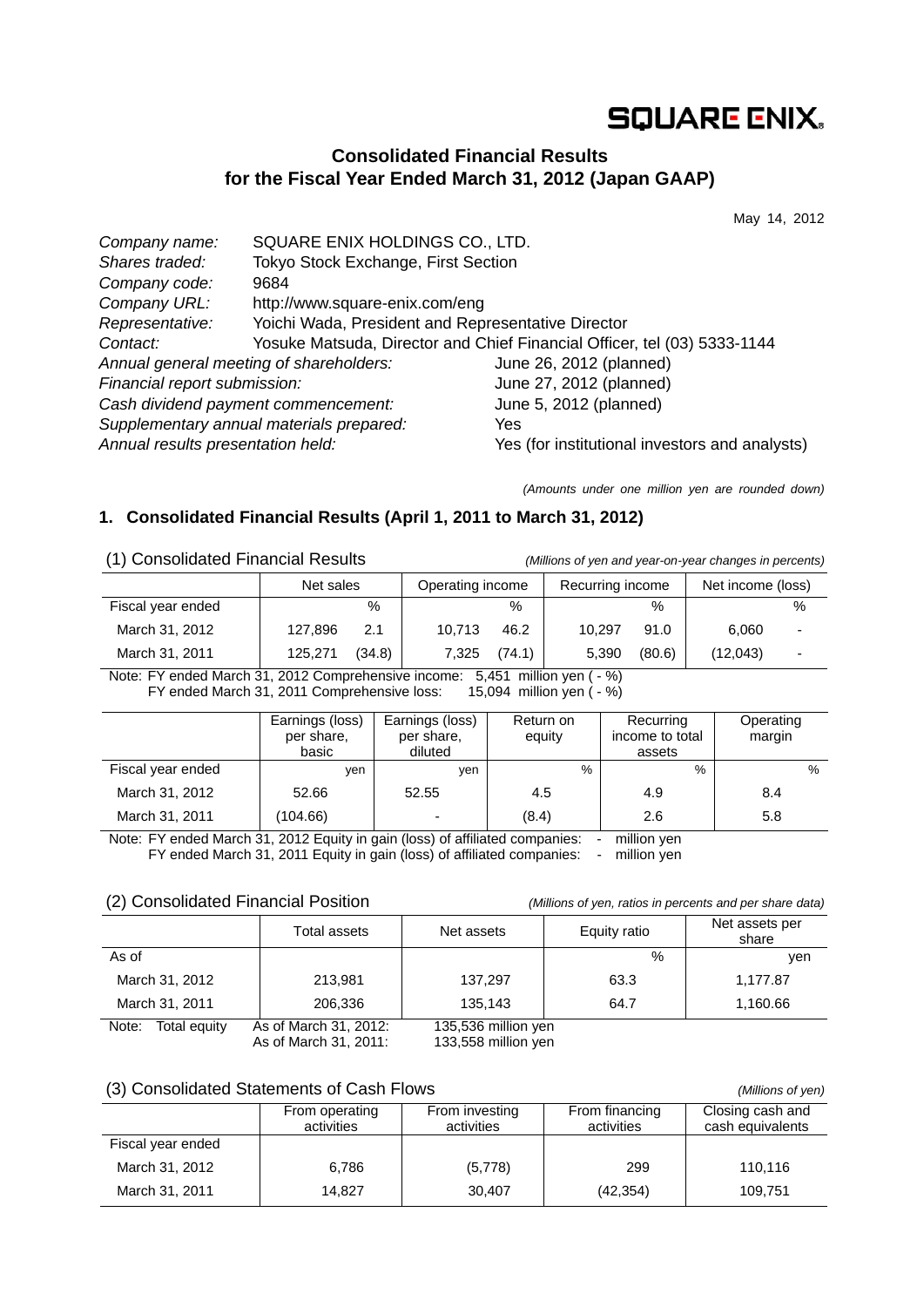### **2. Dividends**

|                                                      | Dividends per share |       |                          |       |       | Total annual<br>dividend | Dividend                       | Dividend on<br>equity |  |
|------------------------------------------------------|---------------------|-------|--------------------------|-------|-------|--------------------------|--------------------------------|-----------------------|--|
|                                                      | 1Q                  | 2Q    | 3Q                       | 4Q    | Total | payments                 | payout ratio<br>(consolidated) | (consolidated)        |  |
|                                                      | yen                 | yen   | yen                      | yen   | yen   | million yen              | $\%$                           | %                     |  |
| Fiscal year ended<br>March 31, 2011                  | -                   | 10.00 | ٠                        | 20.00 | 30.00 | 3,452                    |                                | 2.4                   |  |
| Fiscal year ended<br>March 31, 2012                  |                     | 10.00 |                          | 20.00 | 30.00 | 3,452                    | 57.0                           | 2.6                   |  |
| Fiscal year ending<br>March 31, 2012<br>(projection) |                     | 10.00 | $\overline{\phantom{a}}$ | 20.00 | 30.00 |                          | 38.4                           |                       |  |

## **3. Consolidated Forecasts (April 1, 2012 to March 31, 2013)**

|                                            | (Millions of yen, year-on-year changes in percents and per share data) |      |        |                  |        |                  |       |            |           |
|--------------------------------------------|------------------------------------------------------------------------|------|--------|------------------|--------|------------------|-------|------------|-----------|
|                                            | Net sales                                                              |      |        | Operating income |        | Recurring income |       | Net income |           |
|                                            |                                                                        |      |        |                  |        |                  |       |            | per share |
| Six months                                 |                                                                        | $\%$ |        | $\%$             |        | %                |       | $\%$       | yen       |
| ending<br>September<br>30, 2012            | 76,000                                                                 | 32.1 | 0      | (100.0)          | 0      | (100.0)          | 0     | (100.0)    | 0.00      |
| Fiscal year<br>ending<br>March 31,<br>2013 | 165,000                                                                | 29.0 | 15.000 | 40.0             | 15.000 | 45.7             | 9.000 | 48.5       | 78.21     |

## **4. Other**

(1) Significant changes among major subsidiaries during the period: No

(2) Changes in accounting policies, procedures, and methods of presentation for consolidated financial statements

1. Changes associated with revision in accounting standards: Yes

2. Other changes in accounting standards: No

3. Change in accounting estimate: Yes

4. Retrospective restatement: No

(3) Outstanding shares (common stock)

1. Number of shares issued and outstanding (including treasury stock):

| As of March 31, 2012                                        | 115,370,596 |
|-------------------------------------------------------------|-------------|
| As of March 31, 2011                                        | 115,370,596 |
| 2. Number of treasury stock:                                |             |
| As of March 31, 2012                                        | 301,247     |
| As of March 31, 2011                                        | 299.594     |
| 3. Average number of shares during the period (cumulative): |             |
| Fiscal year ended March 31, 2012                            | 115,070,185 |
| Fiscal year ended March 31, 2011                            | 115,072,040 |
|                                                             |             |

Disclaimer: (1) This document is a translation of the Japanese language "Kessan Tanshin" prepared in accordance with the guidelines of the Tokyo Stock Exchange. The Japanese language document shall prevail in the event any differences or discrepancies exist between this English translation and the original. (2) At the time of disclosure of this report, audit procedures for financial statements pursuant to the Financial Instruments and Exchange Law had not been completed. (3) The forward-looking statements in this document are based upon the information currently available and necessarily include elements that are not entirely predictable. Actual results may differ from the forward-looking statements in this document. (4) For additional information about forecasts, please refer to "Consolidated forecasts" section on page 2.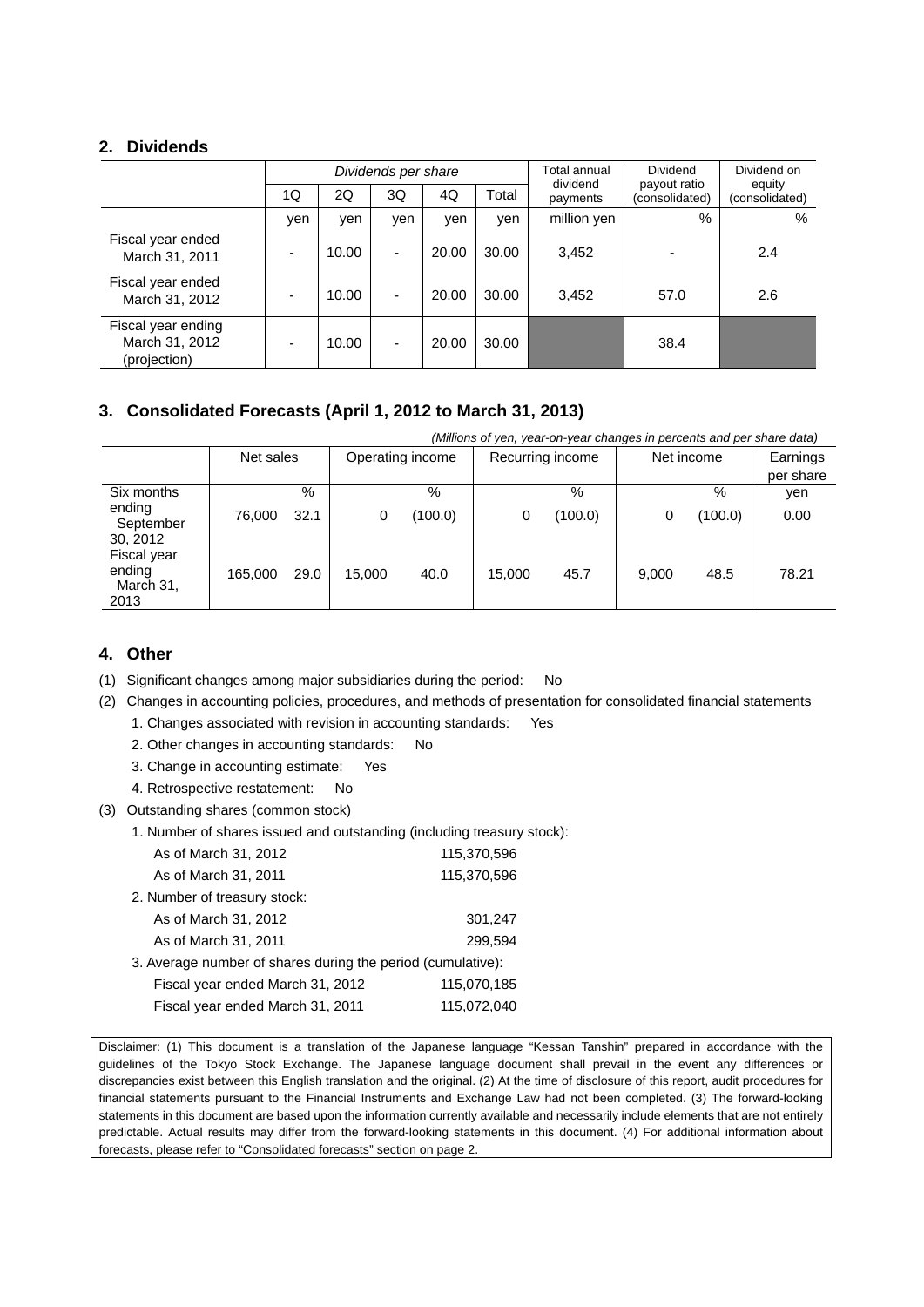## **Supplemental Information – Index**

|                                                                                      | Page           |
|--------------------------------------------------------------------------------------|----------------|
| 1. Consolidated Results for the Fiscal Year Ended March 31, 2012                     | 1              |
| (1) Analysis of consolidated business results                                        | 1              |
| (2) Analysis of consolidated financial position                                      | 3              |
| (3) Basic policy for profit distribution and dividends                               | 4              |
| 2. The Group's Outline of Operations                                                 | 5              |
| 3. Management Policy                                                                 | 7              |
| (1) Management philosophy                                                            | 7              |
| (2) Management targets                                                               | 7              |
| (3) Medium- and long-term management strategy                                        | 7              |
| (4) Issues facing management                                                         | $\overline{7}$ |
| 4. Consolidated Financial Statements                                                 | 8              |
| (1) Consolidated Balance Sheets                                                      | 8              |
| (2) Consolidated Income Statement and Consolidated Statement of Comprehensive Income | 10             |
| (3) Consolidated Statements of Changes in Net Assets                                 | 13             |
| (4) Consolidated Statements of Cash Flows                                            | 15             |
|                                                                                      |                |

5. Segment Information 17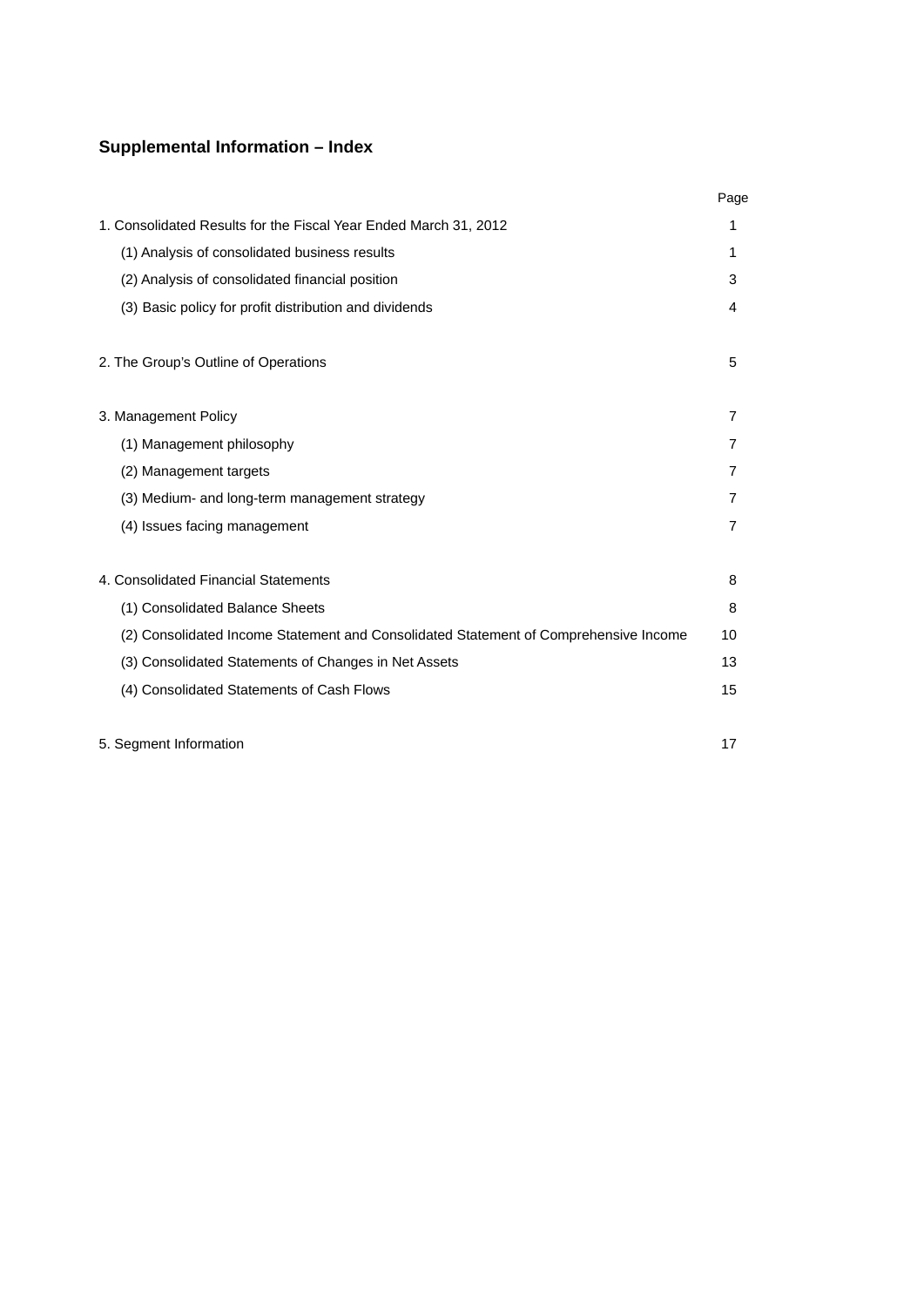#### **1. Consolidated Results for the Fiscal Year Ended March 31, 2012**

#### (1) Analysis of consolidated business results

The Square Enix Group (the "Group") is continuing determined efforts to strengthen the competitiveness and profitability of its business segments of Digital Entertainment, Amusement, Publication and Merchandising.

Net sales for the fiscal year ended March 31, 2012 totaled ¥127,896 million (an increase of 2.1% from the prior fiscal year), operating income amounted to ¥10,713 million (an increase of 46.2% from the prior fiscal year) and recurring income amounted to ¥10,297 million (an increase of 91.0% from the prior fiscal year).

A discussion of results by segment for the fiscal year ended March 31, 2012 follows.

#### • Digital Entertainment

The Digital Entertainment segment plans, develops, distributes and operates digital entertainment content primarily in the form of games. Digital entertainment content is offered to meet customer lifestyles across a variety of usage environments such as consumer game consoles (including handheld game machines), personal computers and mobile phones (including smartphones).

During the fiscal year ended March 31, 2012, the Group released major titles on consumer game consoles ("FINAL FANTASY XIII-2" [Japan, North America, Europe]; "DEUS EX: HUMAN REVOLUTION" [North America, Europe, Japan]), which favorably grew sales of packaged software. Regarding content on platforms such as browser and smartphone, an online simulation game called "SENGOKU IXA" in partnership with Yahoo! Japan, launched in August 2010 continues to post favorable results. Further, starting January 2012, services for a Mobage-based social game called "FINAL FANTASY BRIGADE" whose total registered users exceeded 2 million in March 2012 enjoys robust growth. Net sales and operating income in the Digital Entertainment segment totaled ¥71,871 million (an increase of 11.9% from the prior fiscal year) and ¥12,602 million (an increase of 11.7% from the prior fiscal year), respectively.

#### • Amusement

The Amusement segment consists of the operation of amusement facilities and the planning, development and distribution of arcade game machines and related products for amusement facilities. During the fiscal year ended March 31, 2012, due to the softening market conditions, amusement facilities operations stagnated on sales during the second half of the fiscal year. However, the Group showed steady increase on operating income compared to the prior fiscal year from the efficiency in operations of amusement facilities and investment in machinery.

1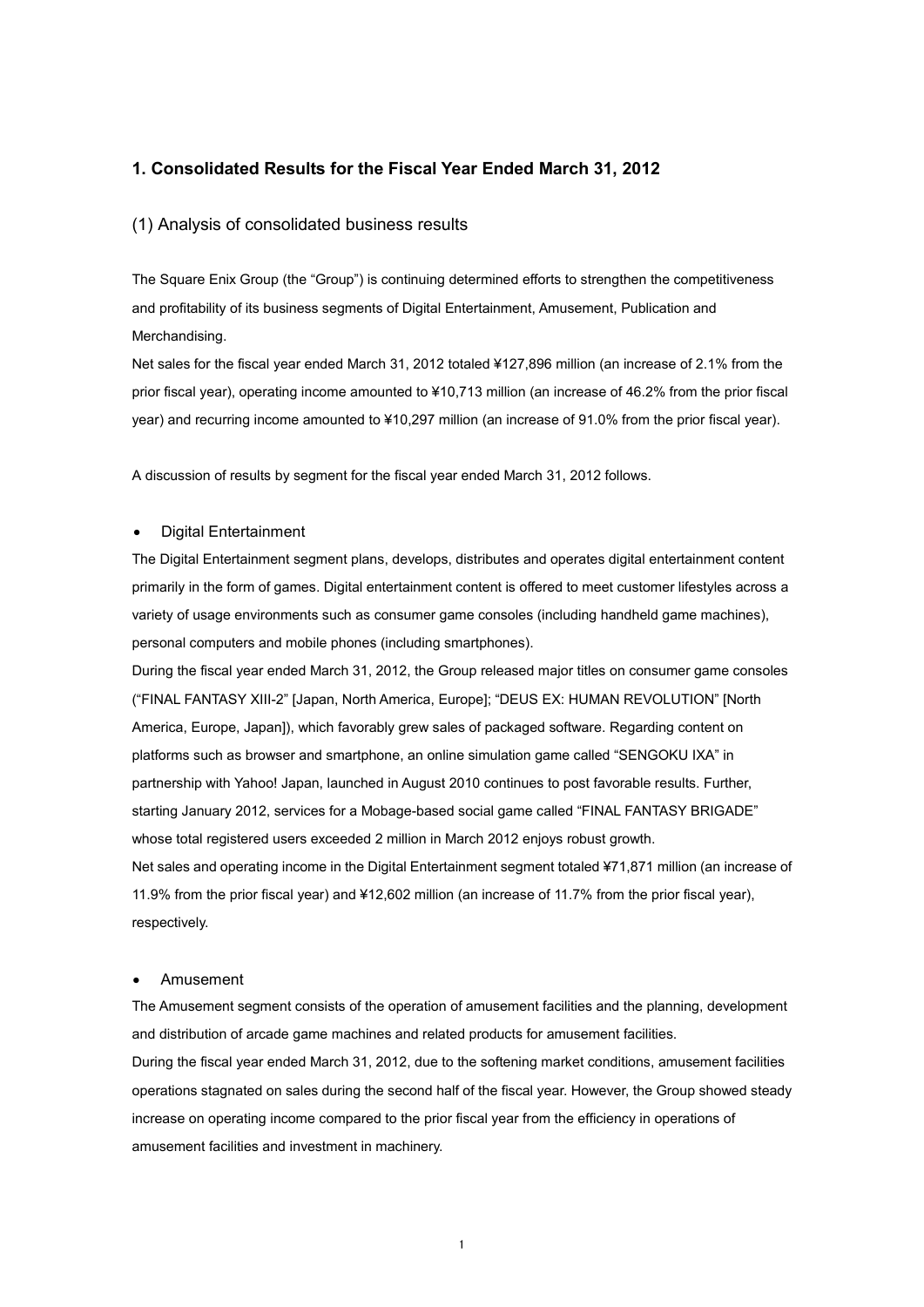Net sales and operating income in the Amusement segment totaled ¥41,921 million (a decrease of 6.9% from the prior fiscal year) and ¥2,552 million (an increase of 17.2% from the prior fiscal year), respectively.

#### **Publication**

The Publication segment includes comic books, game strategy books and comic magazines. During the fiscal year ended March 31, 2012, due to the completion of larger serial manga titles, monthly magazines and comic books stagnated on sales. On the other hand, the Group has been dedicated to developing network-based publication businesses including the Group's GANGAN ONLINE, a web-based comic magazine.

Net sales and operating income in the Publication segment totaled ¥11,335 million (a decrease of 13.1% from the prior fiscal year) and ¥2,575 million (a decrease of 19.6% from the prior fiscal year), respectively.

#### **Merchandising**

The Merchandising segment includes the planning, production, distribution and licensing of derivative products of titles owned by the Group.

During the fiscal year ended March 31, 2012, the Group continued to distribute and license items such as character goods and soundtracks based on the Group's own IPs while diversifying new opportunities for profit by strengthening its character goods lineup with additional products based on third party content and overseas expansions.

Net sales and operating income in the Merchandising segment totaled ¥2,767 million (a decrease of 8.3% over the prior fiscal year) and ¥742 million (an increase of 9.1% over the prior fiscal year), respectively.

#### (Consolidated forecasts)

The Group is prepared to meet the new business environment that is expanding its customer base through the proliferation of broadband networks and a wider selection of digital entertainment environment. The Group views this change as an opportunity to capture new profit sources and are making every effort to expand its financially well-established network related businesses to have the Group's attractive content enjoyed by an ever-growing number of customers.

In the current fiscal year ending March 31, 2013, the Group is focusing all efforts on a substantial earnings improvement.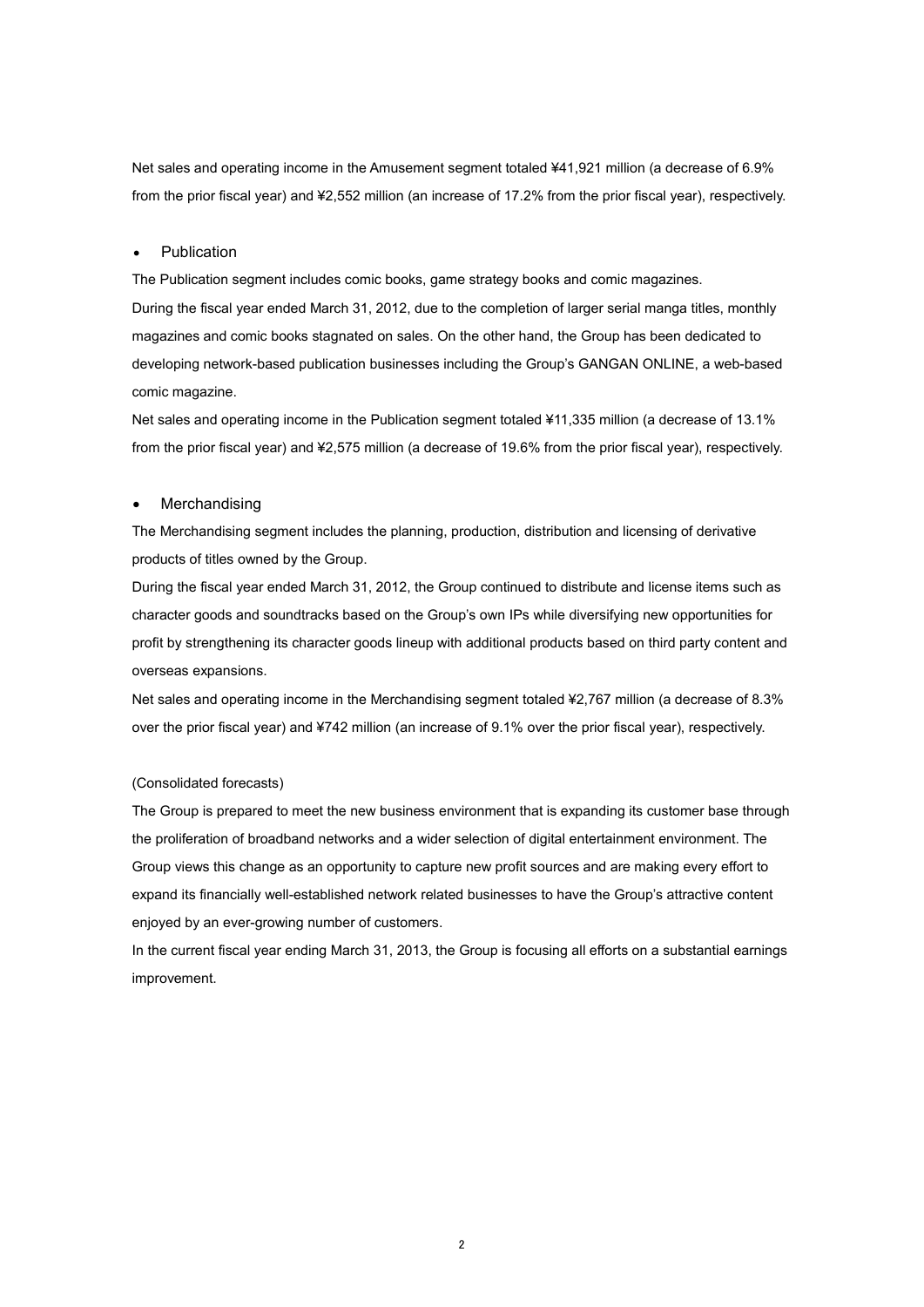#### (2) Analysis of consolidated financial position

#### (i) Assets, liabilities and net assets

**Assets** 

As of March 31, 2012, total current assets were ¥172,161 million, increasing by 4.8% compared to the prior fiscal year. This was mainly due to increases in content production account of ¥5,157 million and notes and accounts receivable of ¥2,957 million, respectively.

Fixed assets were ¥41,819 million, decreasing by 0.5% compared to the prior fiscal year. This was mainly due to a decrease in deferred tax assets by ¥621 million, offset by an increase in rental deposits of ¥469 million.

As a result, total assets increased by 3.7% to ¥213,981 million.

**Liabilities** 

As of March 31, 2012, total current liabilities were ¥33,778 million, an increase of 18.5% compared to the end of the prior fiscal year. This was mainly due to increases in short-term loans of ¥3,914 million and accrued income taxes of ¥1,765 million.

Non-current liabilities increased by 0.5% to ¥42,906 million. The increase was mainly due to an increase in allowance for employees' retirement benefits of ¥747 million, offset by a decrease of ¥508 million in asset retirement obligation.

As a result, total liabilities increased by 7.7% to ¥76,684 million.

• Net assets

As of March 31, 2012, net assets were ¥137,297 million (an increase of 1.6% compared to March 31, 2011). This was mainly due to net income of ¥6,060 million, dividend payments of ¥3,452 million, and a decrease in foreign currency translation adjustments of ¥767 million.

#### (ii) Consolidated Cash Flow

As of March 31, 2012, cash and cash equivalents totaled ¥110,116 million, an increase of ¥364 million compared to March 31, 2011. Cash flows during the fiscal year ended March 31, 2012 as well as the principal factors behind these cash flows are described below.

#### • Cash flows from operating activities

Net cash provided by operating activities during the fiscal year ended March 31, 2012 totaled ¥6,786 million (a decrease of 54.2% compared to the prior fiscal year).

Income before income taxes and minority interests of ¥9,866 million, increases in inventories of ¥5,137 million and notes and accounts receivable-trade of ¥3,008 million, and depreciation and amortization of ¥5,039 million led to the overall provision of cash from operating activities.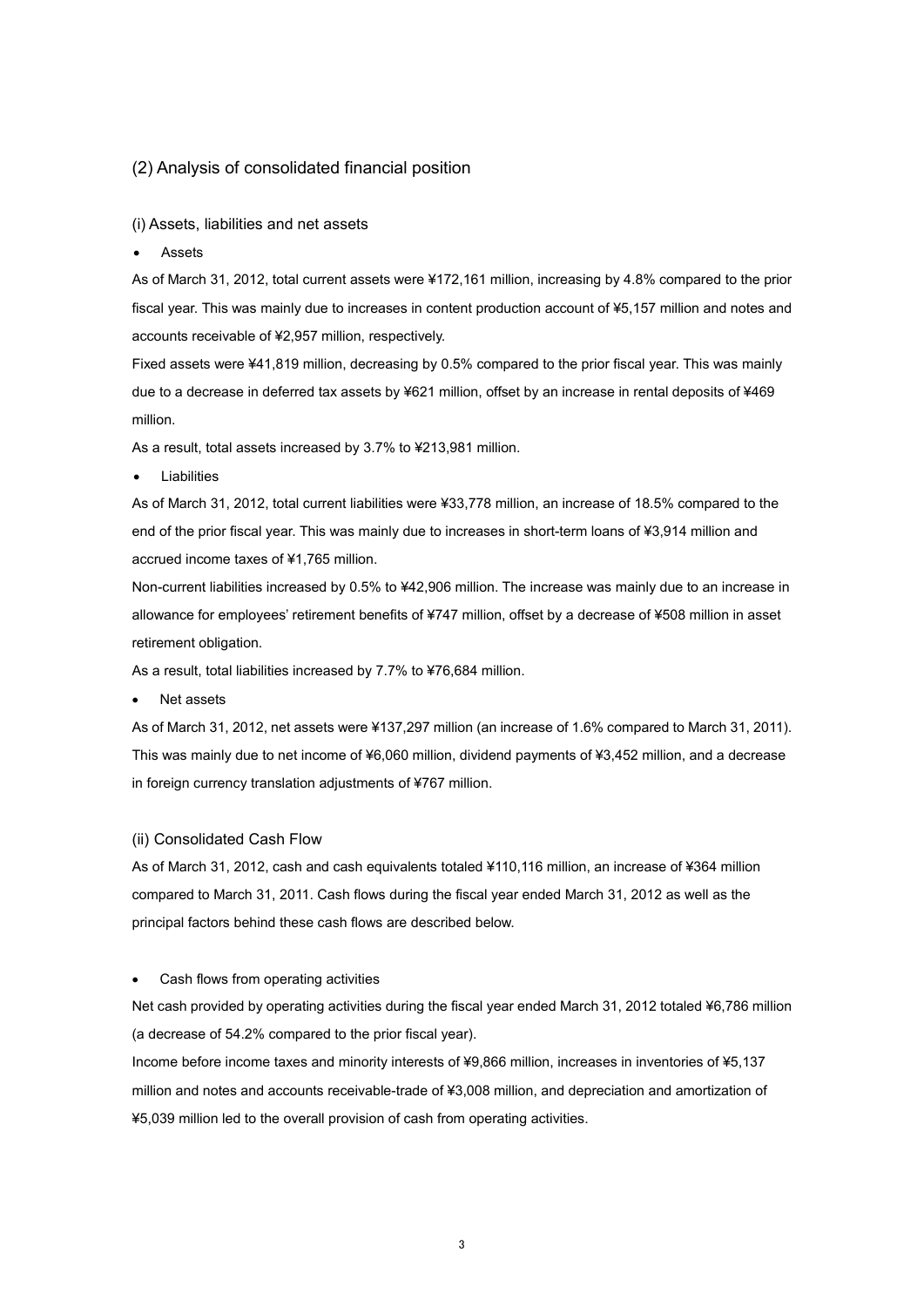#### • Cash flows from investing activities

Net cash used in investing activities totaled ¥5,778 million (compared to net cash provided by investing activities of ¥30,407 million in the prior fiscal year).

Main factors are proceeds from collection of rental deposits of ¥1,084 million, payments for rental deposits of ¥1,492 million, and purchase of property and equipment of ¥4,620 million.

#### • Cash flows from financing activities

Net cash provided by financing activities totaled ¥299 million (compared to net cash used in financing activities of ¥42,354 million in the prior fiscal year). The main factors are an increase in short-term loans payable of ¥3,791 million and cash dividends paid of ¥3,446 million.

#### (3) Basic policy for profit distribution and dividends

The Group recognizes the return of profits to shareholders as one of its most important management tasks. The Group maintains internal reserves to enable priority to be given to investments that will enhance the value of the Group. Such investments may include capital investments and M&A for the purpose of expanding existing businesses and developing new businesses. The retention of internal reserves is done while also taking into account return to shareholders, operating performance and the optimal balance for stable dividends. The Group therefore strives to maintain stable and continuous dividends. The portion of dividends linked to operating results is determined by setting a consolidated payout ratio target of approximately 30%.

Regarding dividend payments for the fiscal year ended March 31, 2012, the Group projects annual dividends of 30 yen per share, including 20 yen per share to be submitted for resolution at the Board of Directors' Meeting planned for May 18, 2012.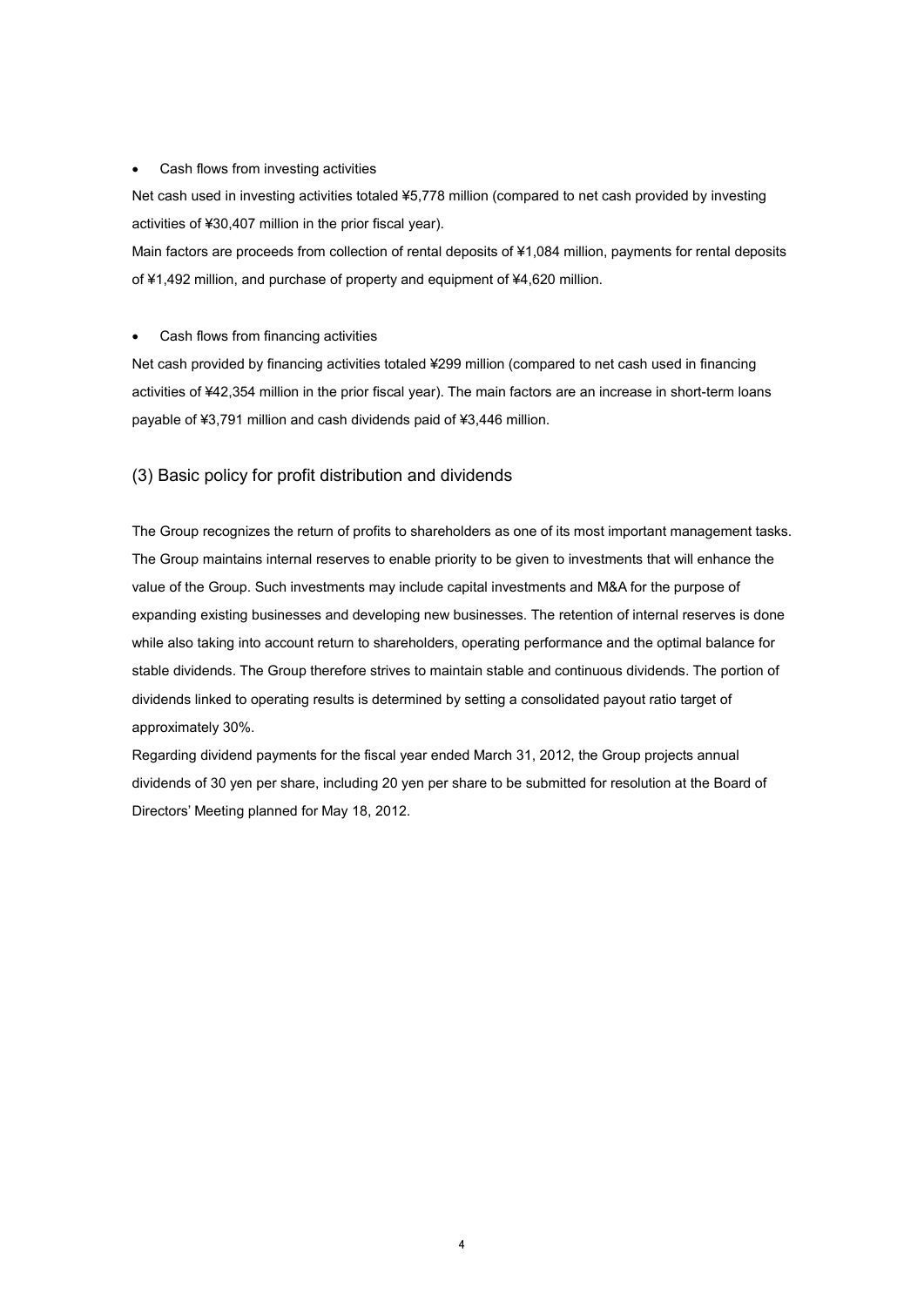## **2. The Group's Outline of Operations**

The following outline of operations lists the Group's primary business segments and major subsidiaries.

| Domain                   | <b>Primary Business Description</b>                                                                                                                            | Region           | Company Name                                                             |
|--------------------------|----------------------------------------------------------------------------------------------------------------------------------------------------------------|------------------|--------------------------------------------------------------------------|
|                          |                                                                                                                                                                | Japan            | SQUARE ENIX CO., LTD.<br><b>TAITO CORPORATION</b><br>SMILE-LAB CO., LTD. |
| Digital<br>Entertainment | Plans, develops, distributes, and<br>operates games digital<br>entertainment primarily in the form                                                             | North<br>America | SQUARE ENIX, INC.<br>CRYSTAL DYNAMICS, INC.<br>EIDOS INTERACTIVE CORP.   |
|                          | of computer games                                                                                                                                              | Europe           | SQUARE ENIX LTD.<br><b>IO INTERACTIVE A/S</b>                            |
|                          |                                                                                                                                                                | Asia             | SQUARE ENIX (China) CO., LTD.<br>HUANG LONG CO., LTD.                    |
| Amusement                | Operation of amusement facilities<br>and planning, development and<br>distribution of arcade game<br>machines for amusement facilities<br>and related products | Japan            | <b>TAITO CORPORATION</b><br>SQUARE ENIX CO., LTD.                        |
|                          |                                                                                                                                                                | Japan            | SQUARE ENIX CO., LTD.                                                    |
| Publication              | Comic books, game strategy<br>books, comic magazines, etc.                                                                                                     | North<br>America | SQUARE ENIX, INC.                                                        |
|                          |                                                                                                                                                                | Europe           | SQUARE ENIX LTD.                                                         |
|                          |                                                                                                                                                                | Japan            | SQUARE ENIX CO., LTD.<br><b>TAITO CORPORATION</b>                        |
| Merchandising            | Planning, production, distribution<br>and licensing of derivative<br>products of titles owned by the<br>Group                                                  | North<br>America | SQUARE ENIX, INC.                                                        |
|                          |                                                                                                                                                                | Europe           | SQUARE ENIX LTD.                                                         |

(Note) The above table lists major consolidated subsidiaries only.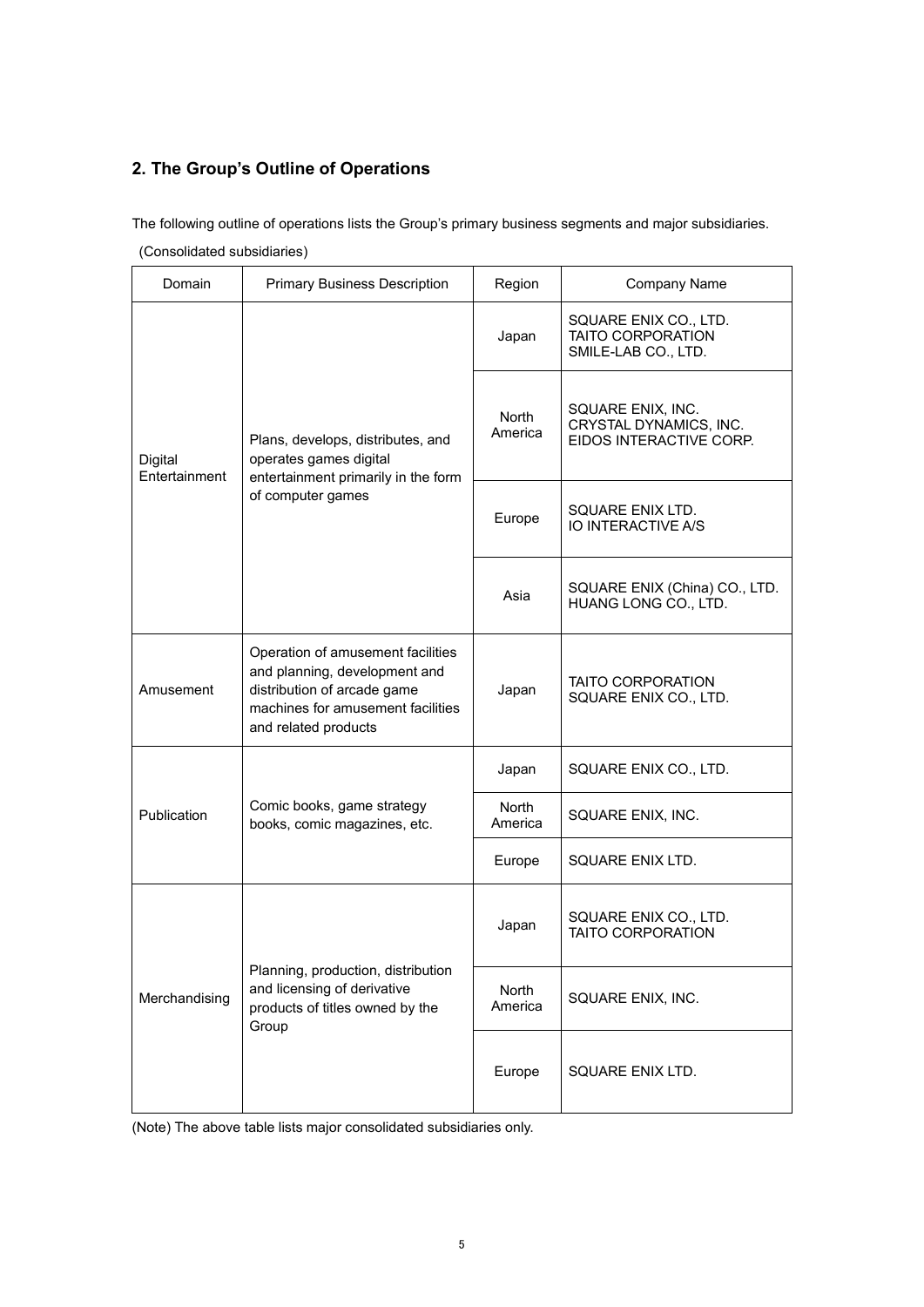The Group's Business Diagram:



Note: Above business diagram only includes key consolidated subsidiaries.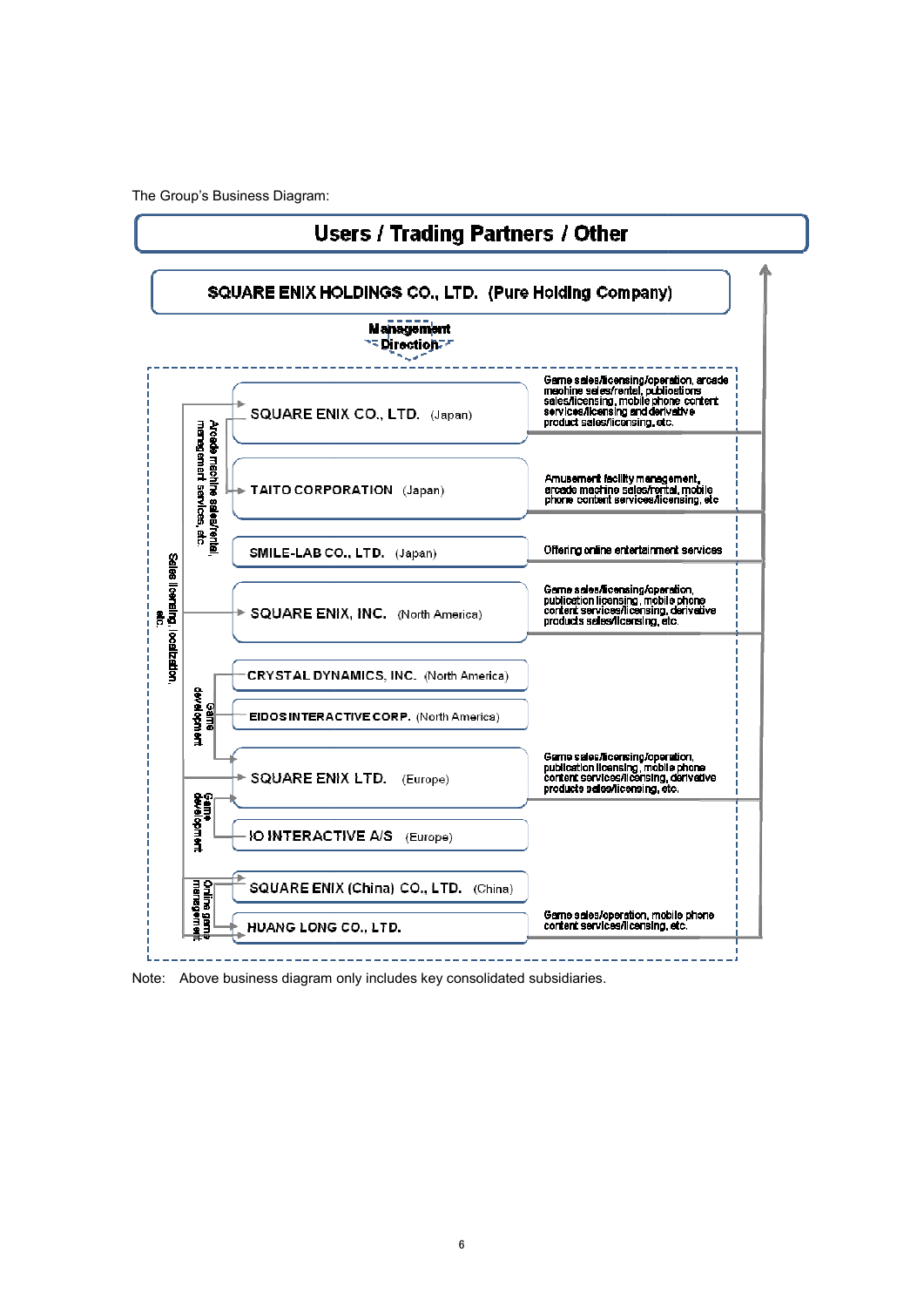#### **3. Management Policy**

#### (1) Management philosophy

With a philosophy "to spread happiness across the globe by providing unforgettable experiences," the Group offers advanced, high-quality content and services. The Group strives to reward shareholders by maximizing profit based on efficient use of resources in the generation of sustained business development and growth.

#### (2) Management targets

The Group recognizes the utmost importance of achieving growth underpinned by profitability. The Group pursues targets of generating an earnings per share growth rate of over 10% and a recurring income to sales ratio of above 20%.

#### (3) Medium- and long-term management strategy

Management's key task is to create advanced, high-quality content and services that allow the Group to grow in the medium- and long-term while maintaining profitability. As the development and popularization of information technology (IT) and network environments rapidly advance, the Group anticipates a major transformation in the structure of the digital entertainment industry. The Group believes that this will be driven by factors such as increased consumer needs in the area of network-compliant entertainment and growing access to a diverse range of content by users of multi-function devices. The Group strives to respond to these changes, and has adopted a medium- to long-term management strategy that focuses on pioneering a new era in digital entertainment.

#### (4) Issues facing management

In order to achieve the Group's medium- to long-term strategy, it is imperative to expand its global business and meet customers' diverse content needs. To do so, it is critically important that the Group acquires and develops ideally suited human resources.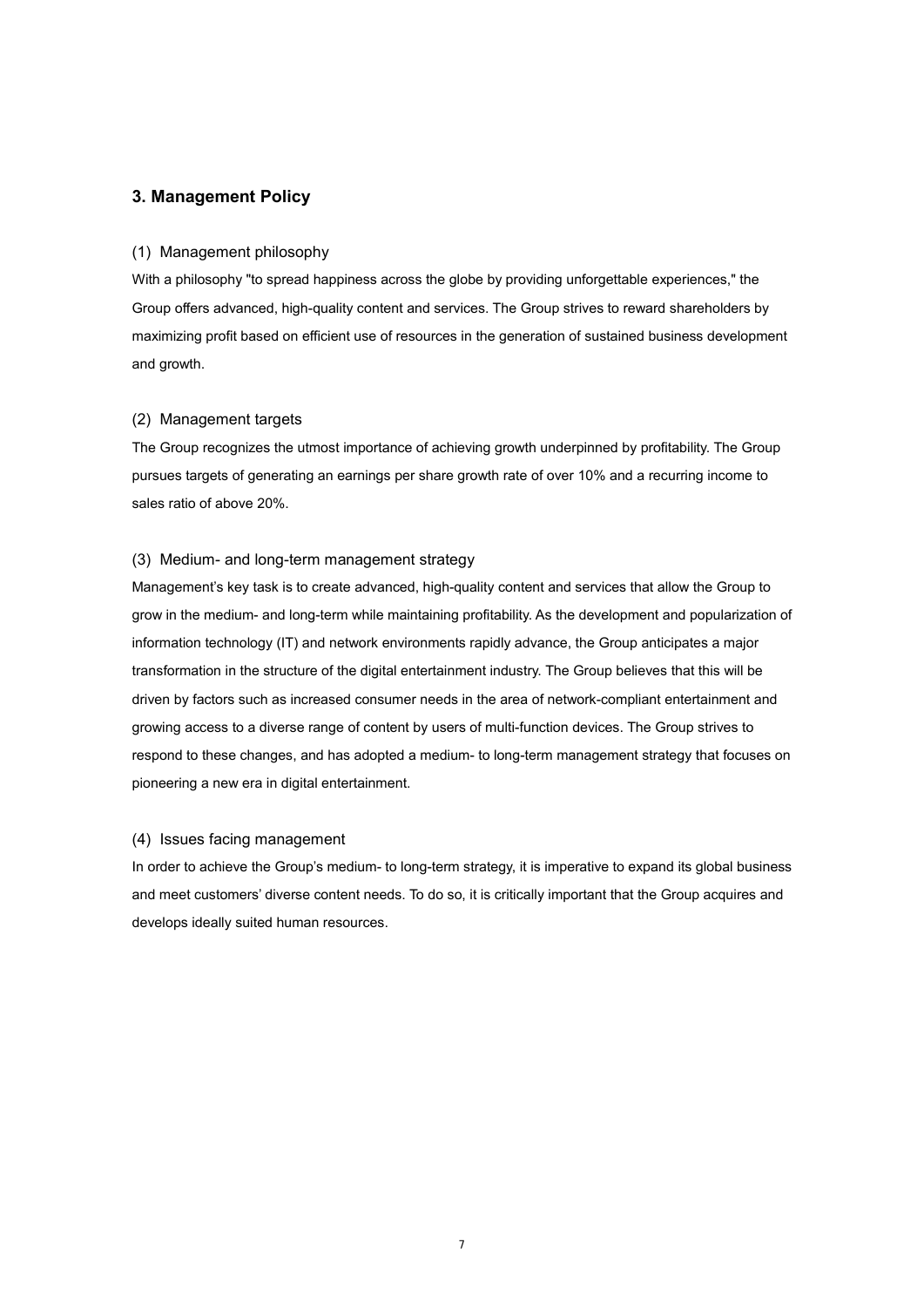## **4. Consolidated Financial Statements**

(1) Consolidated Balance Sheets

|                                    |                                           | (Millions of yen) |
|------------------------------------|-------------------------------------------|-------------------|
|                                    | As of March 31, 2012 As of March 31, 2011 |                   |
| Assets                             |                                           |                   |
| <b>Current assets</b>              |                                           |                   |
| Cash and deposits                  | 111,495                                   | 111,126           |
| Notes and accounts receivable      | 18,431                                    | 15,474            |
| Merchandise and finished goods     | 2,343                                     | 2,992             |
| Work in progress                   | 738                                       | 287               |
| Raw materials and supplies         | 573                                       | 427               |
| Content production account         | 25,047                                    | 19,890            |
| Deferred tax assets                | 5,022                                     | 4,493             |
| Income taxes receivable            | 6,396                                     | 6,907             |
| Other                              | 2,236                                     | 2,821             |
| Allowance for doubtful accounts    | (124)                                     | (120)             |
| Total current assets               | 172,161                                   | 164,301           |
| Non-current assets                 |                                           |                   |
| Property and equipment             |                                           |                   |
| <b>Buildings and structures</b>    | 16,645                                    | 17,617            |
| Accumulated depreciation           | (12, 414)                                 | (12, 771)         |
| Buildings and structures (net)     | 4,231                                     | 4,846             |
| <b>Tools and fixtures</b>          | 11,147                                    | 10,840            |
| Accumulated depreciation           | (9, 245)                                  | (9,031)           |
| Tools and fixtures (net)           | 1,902                                     | 1,808             |
| Amusement equipment                | 19,601                                    | 19,948            |
| Accumulated depreciation           | (17,008)                                  | (17, 643)         |
| Amusement equipment (net)          | 2,593                                     | 2,304             |
| Other                              | 193                                       | 188               |
| Accumulated depreciation           | (127)                                     | (99)              |
| Other (net)                        | 65                                        | 89                |
| Land                               | 8,102                                     | 8,277             |
| Construction in progress           | 288                                       | 2                 |
| Total property and equipment       | 17,183                                    | 17,328            |
| Intangible assets                  |                                           |                   |
| Other                              | 10,121                                    | 10,324            |
| Total intangible assets            | 10,121                                    | 10,324            |
| Investments and other assets       |                                           |                   |
| Investment securities              | 598                                       | 386               |
| Rental deposits                    | 12,785                                    | 12,316            |
| Deferred tax assets                | 460                                       | 1,082             |
| Other                              | 1,341                                     | 1,280             |
| Allowance for doubtful accounts    | (672)                                     | (683)             |
| Total investments and other assets | 14,514                                    | 14,382            |
| Total non-current assets           | 41,819                                    | 42,034            |
| <b>Total assets</b>                | 213,981                                   | 206,336           |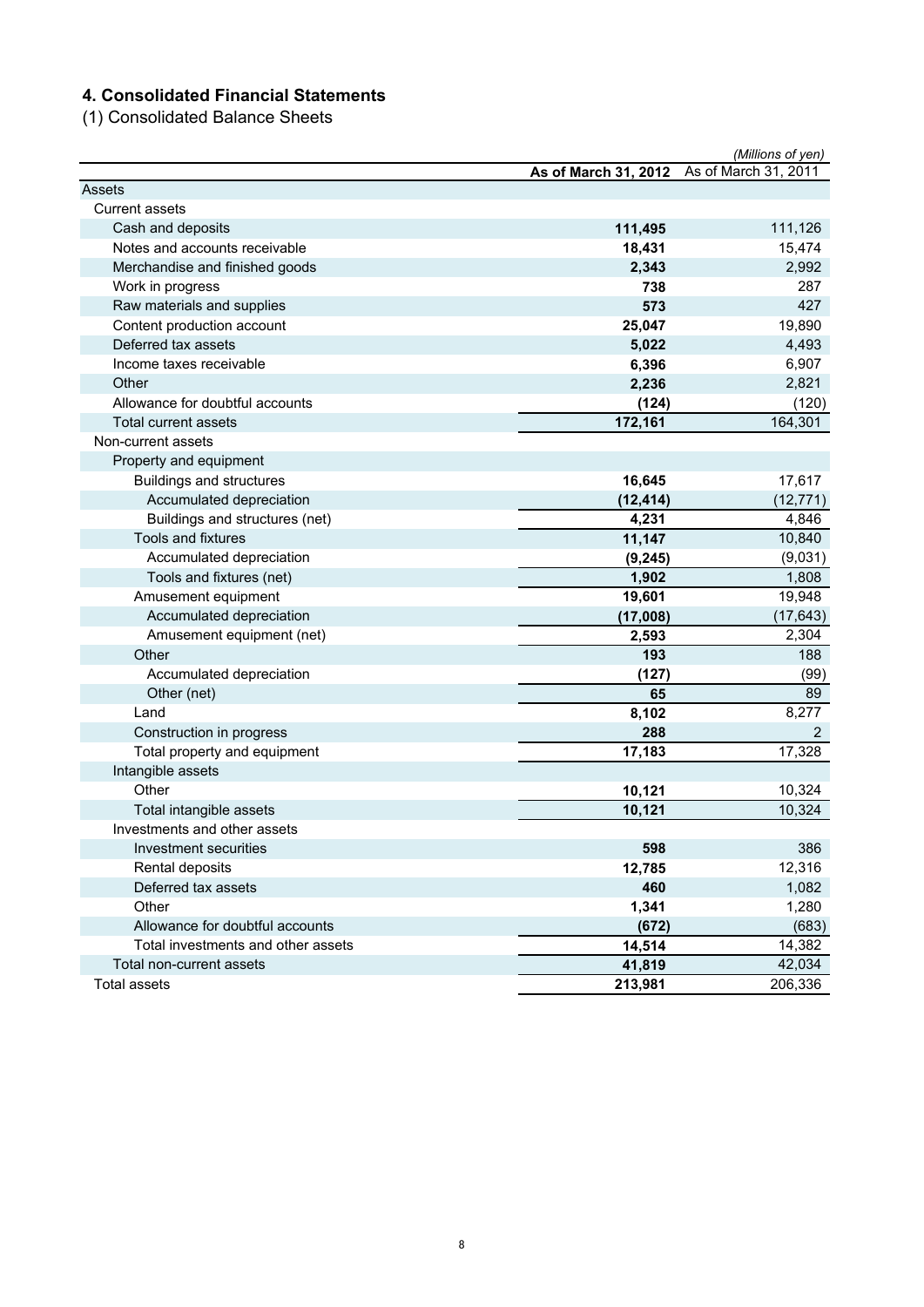|                                                               |                      | (Millions of yen)    |
|---------------------------------------------------------------|----------------------|----------------------|
|                                                               | As of March 31, 2012 | As of March 31, 2011 |
| Liabilities                                                   |                      |                      |
| <b>Current liabilities</b>                                    |                      |                      |
| Notes and accounts payable                                    | 9,220                | 7,777                |
| Short-term loans                                              | 5,253                | 1,338                |
| Accrued income taxes                                          | 4,034                | 2,269                |
| Reserve for bonuses                                           | 1,200                | 1,453                |
| Allowance for sales returns                                   | 1,545                | 1,780                |
| Allowance for game arcade closings                            | 260                  | 487                  |
| Asset retirement obligation                                   | $\overline{2}$       | 63                   |
| Other                                                         | 12,258               | 13,332               |
| <b>Total current liabilities</b>                              | 33,778               | 28,504               |
| Non-current liabilities                                       |                      |                      |
| Corporate bonds                                               | 35,000               | 35,000               |
| Allowance for employees' retirement benefits                  | 3,808                | 3,061                |
| Allowance for directors' retirement benefits                  | 234                  | 266                  |
| Allowance for game arcade closings                            | 584                  | 590                  |
| Deferred tax liabilities                                      | 2,605                | 2,577                |
| Asset retirement obligation                                   | 149                  | 657                  |
| Other                                                         | 523                  | 534                  |
| Total non-current liabilities                                 | 42,906               | 42,687               |
| <b>Total liabilities</b>                                      | 76,684               | 71,192               |
| Net assets                                                    |                      |                      |
| Shareholders' equity                                          |                      |                      |
| Common stock                                                  | 15,204               | 15,204               |
| Capital surplus                                               | 44,444               | 44,444               |
| Retained earnings                                             | 85,320               | 82,711               |
| Treasury stock                                                | (861)                | (859)                |
| Total shareholders' equity                                    | 144,108              | 141,501              |
| Accumulated other comprehensive income                        |                      |                      |
| Unrealized loss on revaluation of other investment securities | 124                  | (14)                 |
| Foreign currency translation adjustments                      | (8,696)              | (7, 929)             |
| Total accumulated other comprehensive income                  | (8, 572)             | (7, 943)             |
| Stock acquisition rights                                      | 977                  | 814                  |
| Minority interests in consolidated subsidiaries               | 783                  | 771                  |
| Total net assets                                              | 137,297              | 135,143              |
| Total liabilities and net assets                              | 213,981              | 206,336              |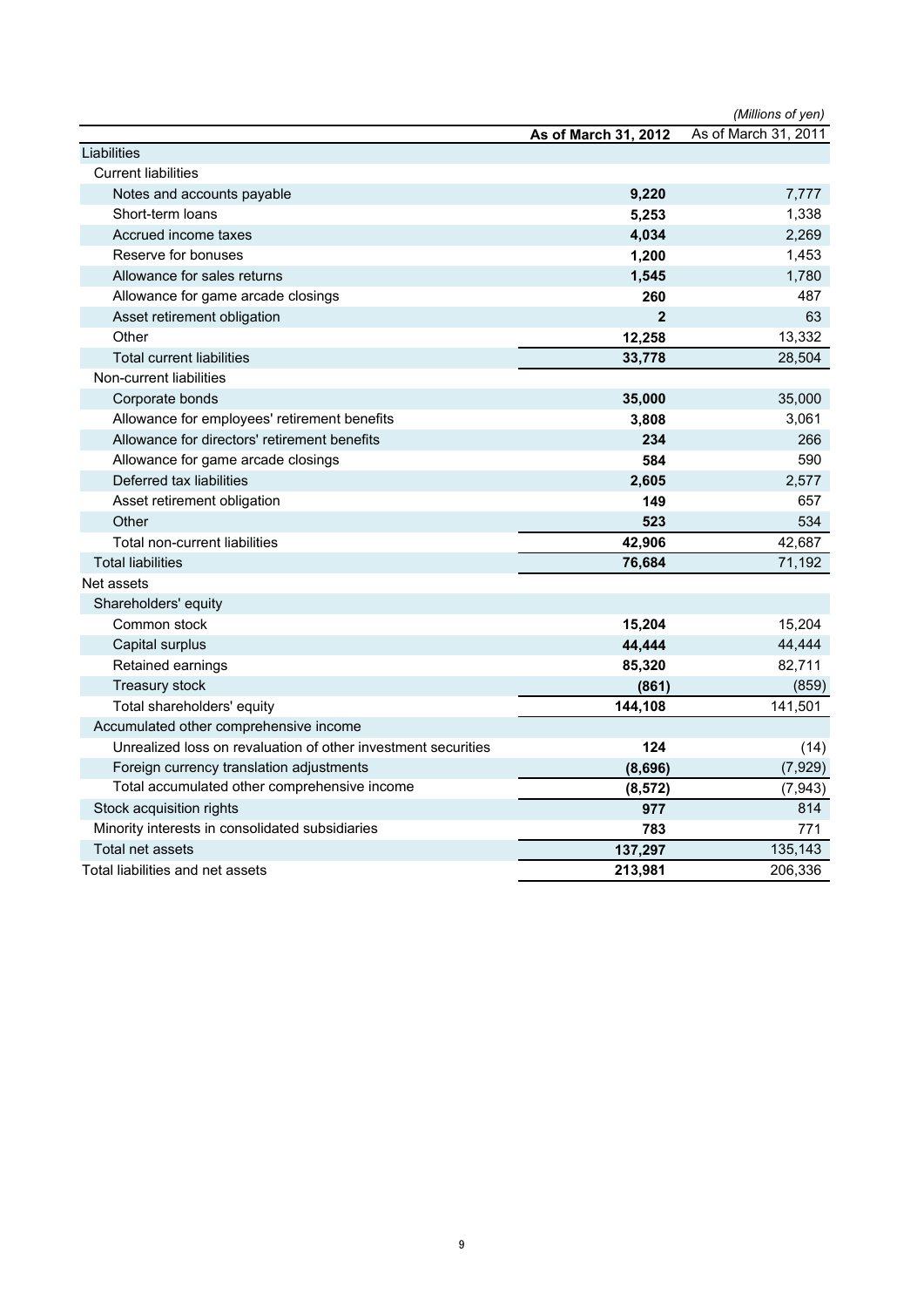## (2) Consolidated Income Statement and Consolidated Statement of Comprehensive Income Consolidated Income Statement

|                                                         |                           | (Millions of yen)         |
|---------------------------------------------------------|---------------------------|---------------------------|
|                                                         | Fiscal year ended         | Fiscal year ended         |
| Net sales                                               | March 31, 2012<br>127,896 | March 31, 2011<br>125,271 |
| Cost of sales                                           | 76,268                    | 75,846                    |
| Gross profit                                            | 51,627                    | 49,424                    |
| Reversal of allowance for sales returns                 | 1,706                     | 4,046                     |
| Provision for allowance for sales returns               | 1,502                     | 1,779                     |
| Net gross profit                                        | 51,831                    | 51,691                    |
| Selling, general and administrative expenses            |                           |                           |
| Packaging freight charge                                | 1,812                     | 2,336                     |
| Advertising expense                                     | 7,258                     | 7,935                     |
| Sales promotion expense                                 | 63                        | 67                        |
| Provision for allowance for doubtful accounts           | 67                        |                           |
| Compensation for directors                              | 541                       | 596                       |
| <b>Salaries</b>                                         | 12,195                    | 12,534                    |
| Provision of reserve for bonuses                        | 1,814                     | 1,408                     |
| Net periodic pension costs                              | 1,288                     | 1,135                     |
| Provision to reserve for directors' retirement benefits | 13                        | 15                        |
| Welfare expense                                         | 1,523                     | 1,463                     |
| Rental expense                                          | 1,616                     | 1,782                     |
| Commissions paid                                        | 4,621                     | 4,228                     |
| Depreciation and amortization                           | 1,000                     | 1,903                     |
| Other                                                   | 7,298                     | 8,956                     |
| Total selling, general and administrative expenses      | 41,118                    | 44,365                    |
| Operating income                                        | 10,713                    | 7,325                     |
| Non-operating income                                    |                           |                           |
| Interest income                                         | 136                       | 95                        |
| Dividends received                                      | 4                         | 36                        |
| Rental income                                           | 17                        | 24                        |
| Miscellaneous income                                    | 127                       | 190                       |
| Total non-operating income                              | 286                       | 347                       |
| Non-operating expenses                                  |                           |                           |
| Interest expenses                                       | 61                        | 59                        |
| Commissions paid                                        | 100                       | 44                        |
| Foreign exchange loss                                   | 536                       | 2,149                     |
| Miscellaneous loss                                      | 3                         | 28                        |
| Total non-operating expenses                            | 701                       | 2,282                     |
| Recurring income                                        | 10,297                    | 5,390                     |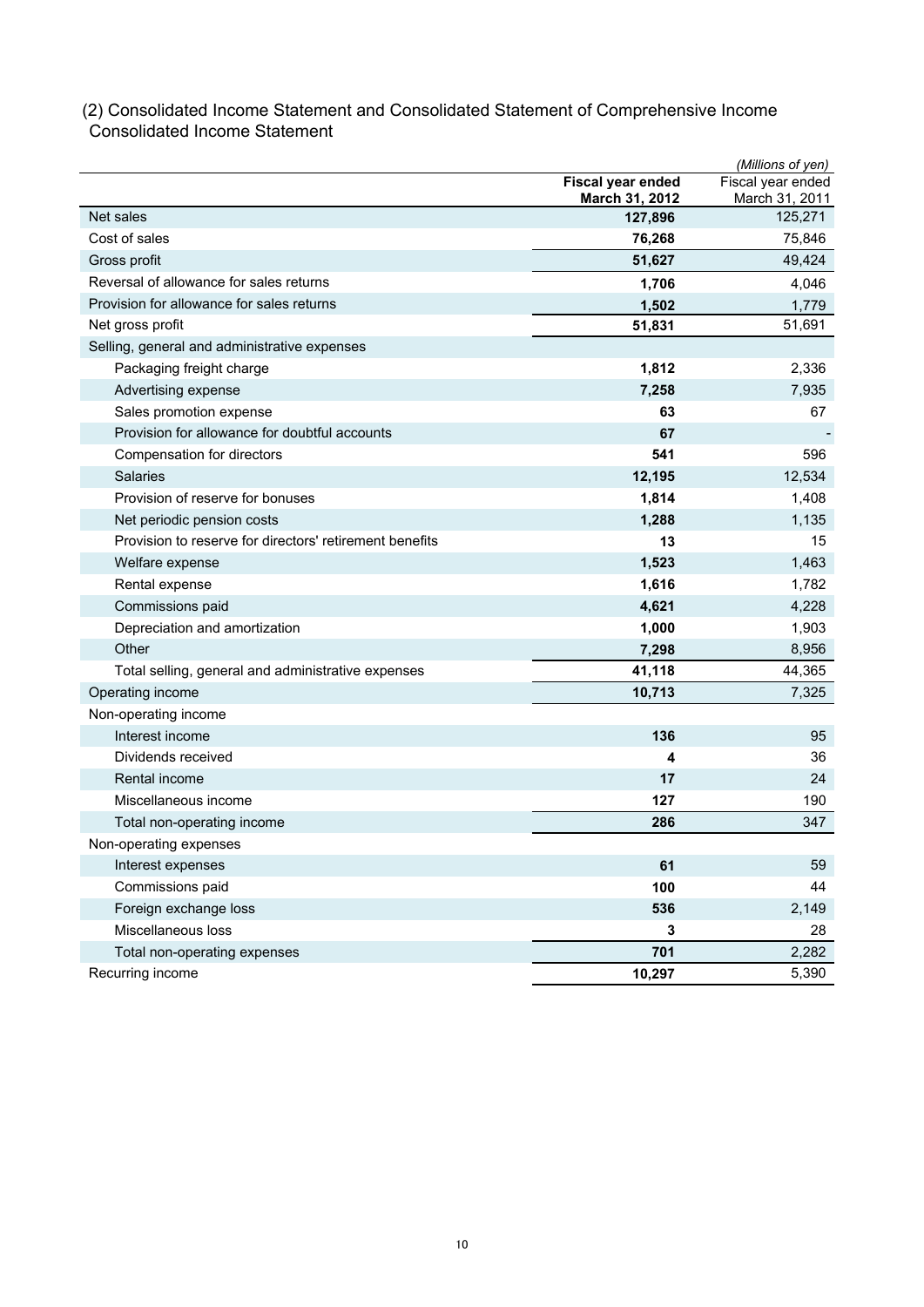## Consolidated Income Statement

|                                                                                                       |                                     | (Millions of yen)                   |
|-------------------------------------------------------------------------------------------------------|-------------------------------------|-------------------------------------|
|                                                                                                       | Fiscal year ended<br>March 31, 2012 | Fiscal year ended<br>March 31, 2011 |
| Extraordinary gain                                                                                    |                                     |                                     |
| Gain on sale of property and equipment                                                                |                                     | 1                                   |
| Gain on sale of investment securities                                                                 | 48                                  | $\mathbf 0$                         |
| Gain on sale of stocks of subsidiaries and affiliates                                                 | 192                                 |                                     |
| Reversal of allowance for doubtful accounts                                                           |                                     | 94                                  |
| Gain on reversal of subscription rights to shares                                                     | 46                                  | 125                                 |
| Gain on disposition of foreign currency translation adjustment                                        |                                     | 317                                 |
| Other                                                                                                 | 18                                  | 94                                  |
| Total extraordinary gain                                                                              | 305                                 | 633                                 |
| <b>Extraordinary loss</b>                                                                             |                                     |                                     |
| Loss on sale of property and equipment                                                                | 30                                  | $\mathbf{1}$                        |
| Loss on disposal of property and equipment                                                            | 352                                 | 621                                 |
| Loss on liquidation of subsidiaries and affiliates                                                    |                                     | 136                                 |
| Loss on evaluation of investment securities                                                           | 0                                   | 175                                 |
| Impairment loss                                                                                       | 130                                 | 8,853                               |
| Provision of allowance for game arcade closings                                                       | 78                                  | 311                                 |
| Loss on adjustment for changes of accounting standard for asset<br>retirement obligation              |                                     | 462                                 |
| Loss on content                                                                                       |                                     | 2,074                               |
| Loss on disposal of content                                                                           | 93                                  | 2,398                               |
| Other                                                                                                 | 55                                  | 969                                 |
| Total extraordinary loss                                                                              | 741                                 | 16,007                              |
| Income (loss) before dividends distribution from silent partnership,<br>income taxes (tokumei-kumiai) | 9,862                               | (9,983)                             |
| Dividends distribution from silent partnership (tokumei-kumiai)                                       | (4)                                 | (12)                                |
| Income (loss) before income taxes and minority interests                                              | 9,866                               | (9,970)                             |
| Income taxes-current                                                                                  | 3,763                               | 1,738                               |
| Refunded income taxes                                                                                 | (50)                                | (2, 249)                            |
| Deferred income taxes                                                                                 | 79                                  | 2,594                               |
| Total income taxes                                                                                    | 3,792                               | 2,083                               |
| Income (loss) before net income or minority interests                                                 | 6,074                               | (12,054)                            |
| Minority interests income (loss)                                                                      | 13                                  | (11)                                |
| Net income (loss)                                                                                     | 6,060                               | (12, 043)                           |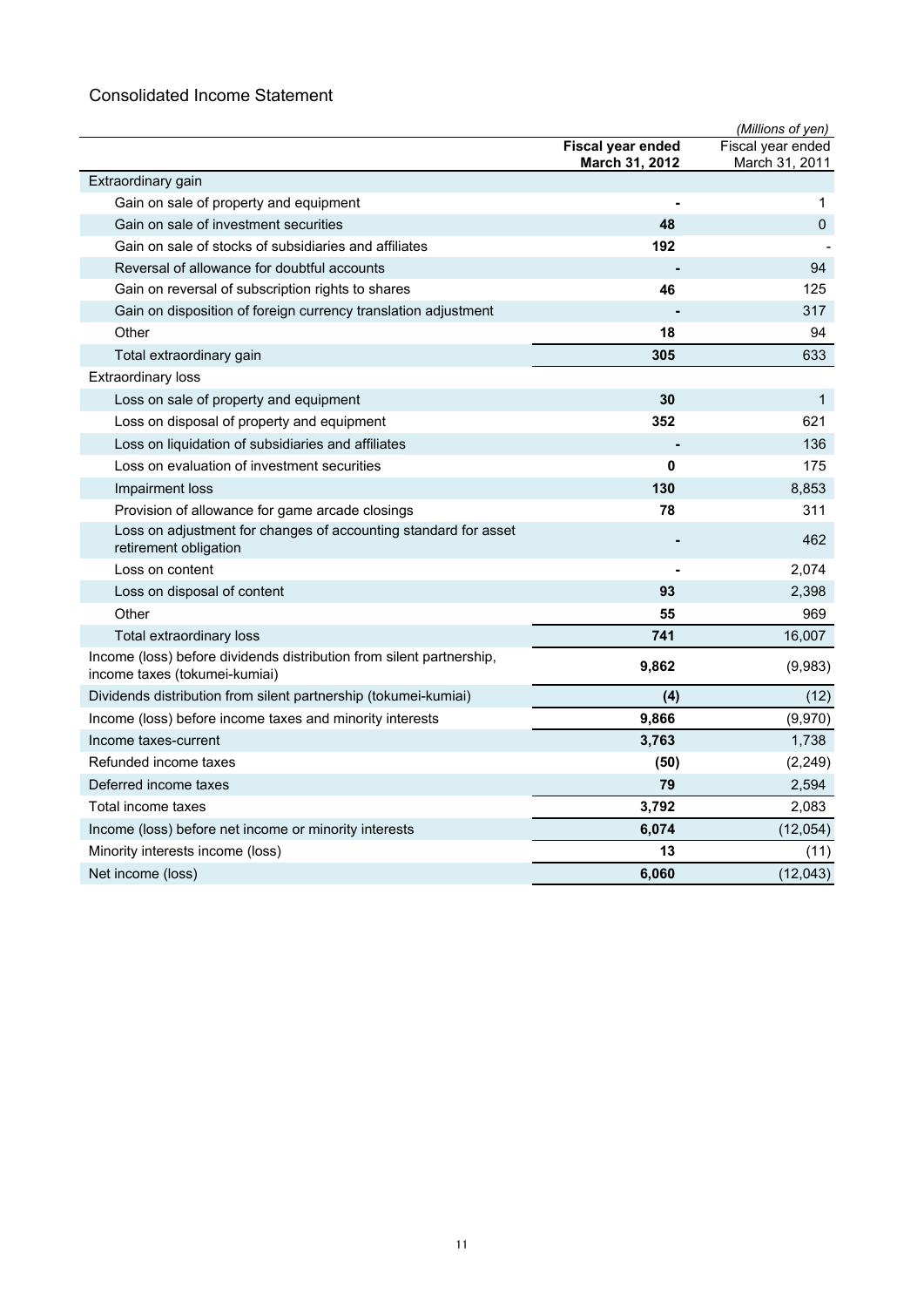## Consolidated Statement of Comprehensive Income

|                                                           |                   | (Millions of yen) |
|-----------------------------------------------------------|-------------------|-------------------|
|                                                           | Fiscal year ended | Fiscal year ended |
|                                                           | March 31, 2012    | March 31, 2011    |
| Income (loss) before net income or minority interests     | 6,074             | (12,054)          |
| Other comprehensive income                                |                   |                   |
| Valuation difference on available-for-sale securities     | 139               | (5)               |
| Foreign currency translation adjustment                   | (761)             | (3,034)           |
| Other comprehensive income                                | (622)             | (3,040)           |
| Comprehensive income                                      | 5,451             | (15,094)          |
| (Breakdown)                                               |                   |                   |
| Comprehensive income attributable to owners of the parent | 5,431             | (15,026)          |
| Comprehensive income attributable to minority interests   | 19                | (67)              |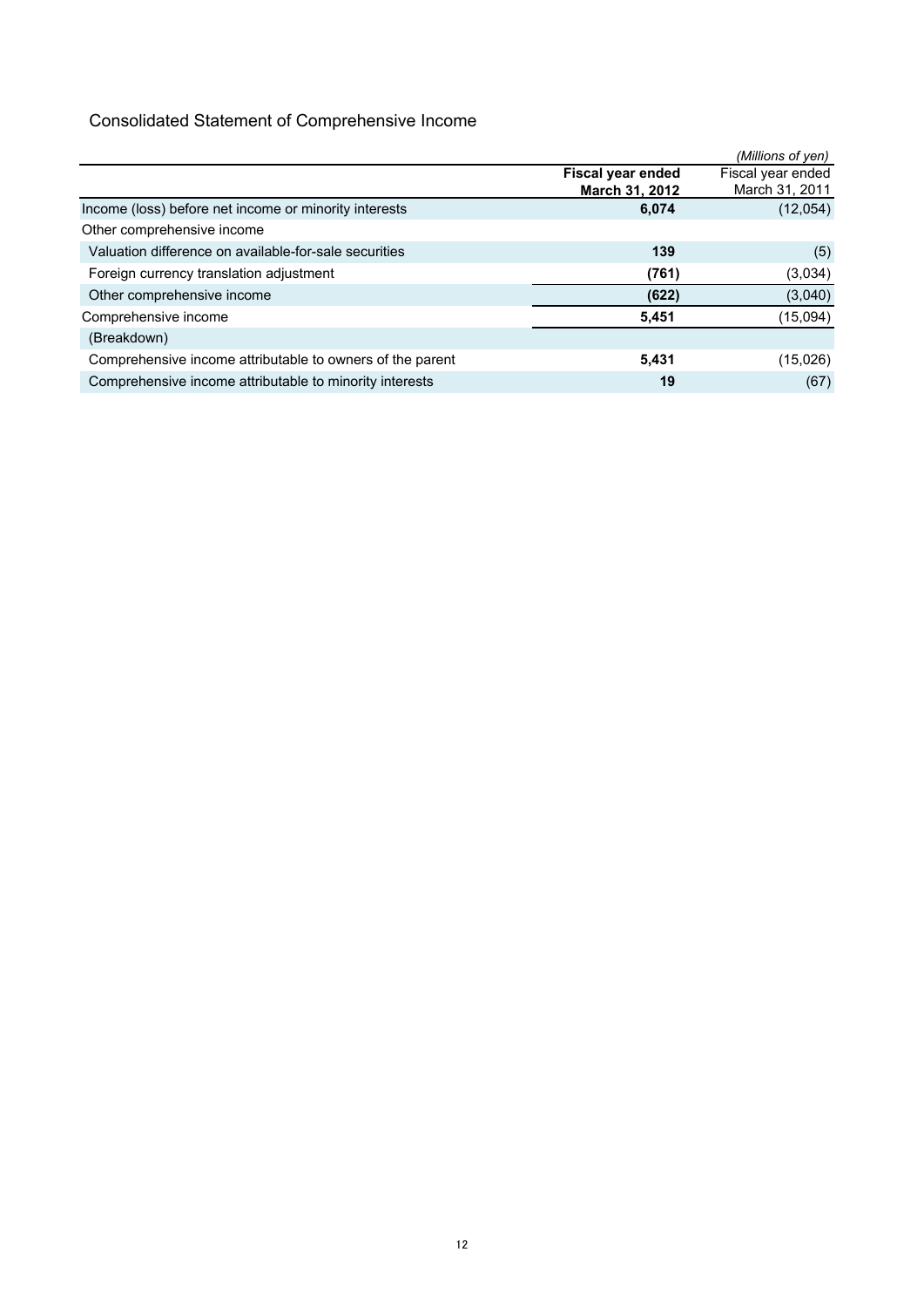## (3) Consolidated Statements of Changes in Net Assets

|                                          |                                            | (Millions of yen)                   |
|------------------------------------------|--------------------------------------------|-------------------------------------|
|                                          | Fiscal year ended<br><b>March 31, 2012</b> | Fiscal year ended<br>March 31, 2011 |
| Shareholders' equity                     |                                            |                                     |
| Common stock                             |                                            |                                     |
| Balance at the end of previous period    | 15,204                                     | 15,204                              |
| Changes during the period                |                                            |                                     |
| Total changes of items during the period |                                            |                                     |
| Balance at the end of current period     | 15,204                                     | 15,204                              |
| Capital surplus                          |                                            |                                     |
| Balance at the end of previous period    | 44,444                                     | 44,444                              |
| Changes during the period                |                                            |                                     |
| Disposal of treasury stock               | (0)                                        | (0)                                 |
| Total changes during the period          | (0)                                        | (0)                                 |
| Balance at the end of current period     | 44,444                                     | 44,444                              |
| Retained earnings                        |                                            |                                     |
| Balance at the end of previous period    | 82,711                                     | 98,848                              |
| Changes during the period                |                                            |                                     |
| Dividends from retained earnings         | (3, 452)                                   | (4,027)                             |
| Net income (loss)                        | 6,060                                      | (12,043)                            |
| Change of scope of consolidation         | 1                                          | (22)                                |
| Change of scope of equity method         |                                            | (42)                                |
| Total changes during the period          | 2,609                                      | (16, 136)                           |
| Balance at the end of current period     | 85,320                                     | 82,711                              |
| Treasury stock                           |                                            |                                     |
| Balance at the end of previous period    | (859)                                      | (856)                               |
| Changes during the period                |                                            |                                     |
| Purchase of treasury stock               | (2)                                        | (3)                                 |
| Disposal of treasury stock               | 0                                          | 0                                   |
| Total changes during the period          | (2)                                        | (2)                                 |
| Balance at the end of current period     | (861)                                      | (859)                               |
| Total shareholders' equity               |                                            |                                     |
| Balance at the end of previous period    | 141,501                                    | 157,641                             |
| Changes of items during the period       |                                            |                                     |
| Dividends from retained earnings         | (3, 452)                                   | (4,027)                             |
| Net income (loss)                        | 6,060                                      | (12,043)                            |
| Purchase of treasury stock               | (2)                                        | (3)                                 |
| Disposal of treasury stock               | $\pmb{0}$                                  | 0                                   |
| Change of scope of consolidation         | 1                                          | (22)                                |
| Change of scope of equity method         |                                            | (42)                                |
| Total changes during the period          | 2,606                                      | (16, 139)                           |
| Balance at the end of current period     | 144,108                                    | 141,501                             |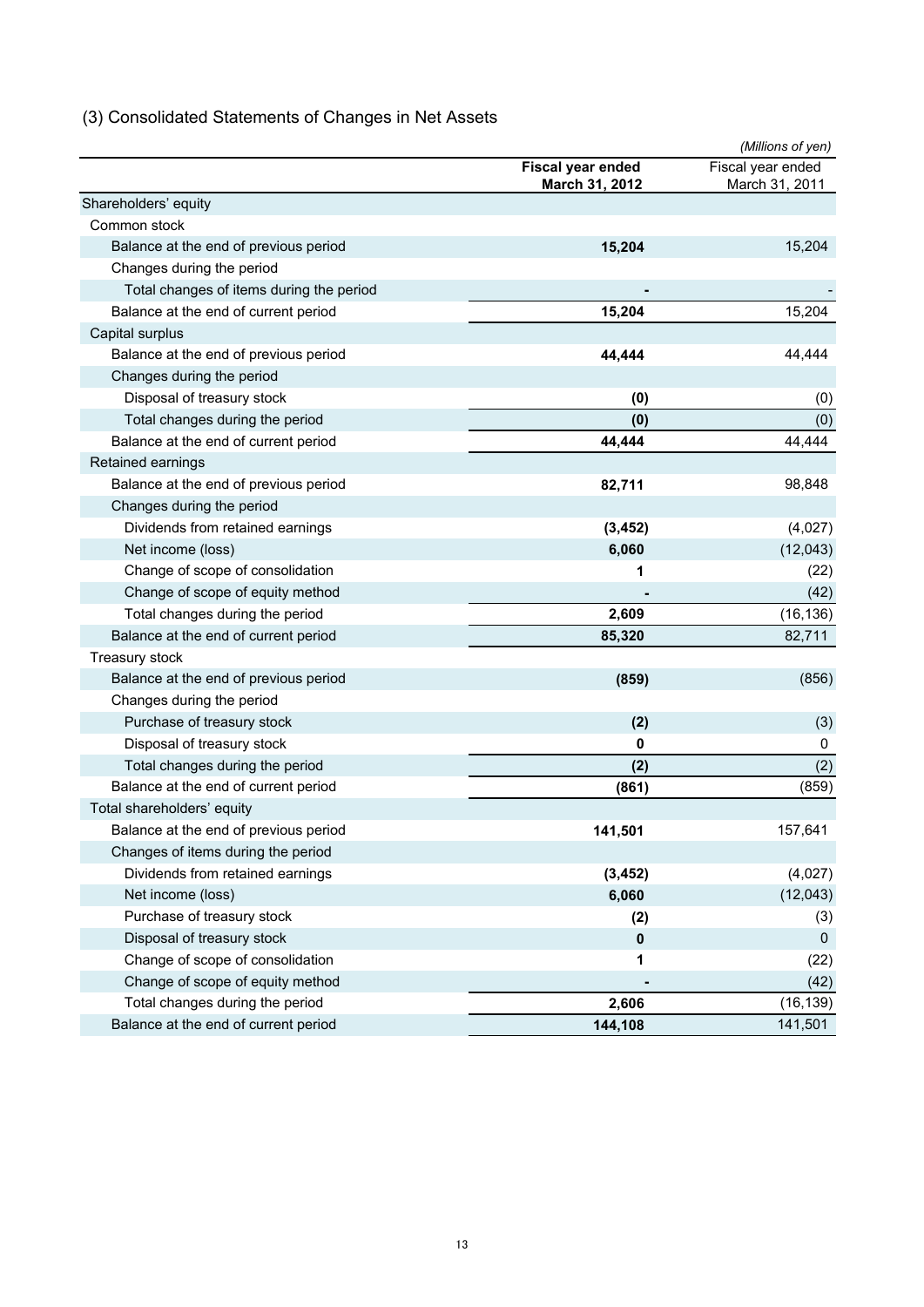*(Millions of yen)*

|                                                               | <b>Fiscal year ended</b><br><u>March 31, 2012</u> | Fiscal year ended<br>March 31, 2011 |
|---------------------------------------------------------------|---------------------------------------------------|-------------------------------------|
| Accumulated other comprehensive income                        |                                                   |                                     |
| Unrealized gain on revaluation of other investment securities |                                                   |                                     |
| Balance at the end of previous period                         | (14)                                              | (9)                                 |
| Changes during the period                                     |                                                   |                                     |
| Net changes in items other than shareholders' equity          | 139                                               | (5)                                 |
| Total changes during the period                               | 139                                               | (5)                                 |
| Balance at the end of current period                          | 124                                               | (14)                                |
| Foreign currency translation adjustments                      |                                                   |                                     |
| Balance at the end of previous period                         | (7, 929)                                          | (4,951)                             |
| Changes during the period                                     |                                                   |                                     |
| Net changes in items other than shareholders' equity          | (767)                                             | (2,977)                             |
| Total changes during the period                               | (767)                                             | (2, 977)                            |
| Balance at the end of current period                          | (8,696)                                           | (7,929)                             |
| Total accumulated other comprehensive income                  |                                                   |                                     |
| Balance at the end of previous period                         | (7, 943)                                          | (4,960)                             |
| Changes during the period                                     |                                                   |                                     |
| Net changes in items other than shareholders' equity          | (628)                                             | (2,983)                             |
| Total changes during the period                               | (628)                                             | (2,983)                             |
| Balance at the end of the current period                      | (8, 572)                                          | (7, 943)                            |
| Stock acquisition rights                                      |                                                   |                                     |
| Balance at the end of previous period                         | 814                                               | 715                                 |
| Changes during the period                                     |                                                   |                                     |
| Net changes in items other than shareholders' equity          | 163                                               | 98                                  |
| Total changes during the period                               | 163                                               | 98                                  |
| Balance at the end of current period                          | 977                                               | 814                                 |
| Minority interests in consolidated subsidiaries               |                                                   |                                     |
| Balance at the end of previous period                         | 771                                               | 861                                 |
| Changes during the period                                     |                                                   |                                     |
| Net changes in items other than shareholders' equity          | 12                                                | (90)                                |
| Total changes during the period                               | 12                                                | (90)                                |
| Balance at the end of current period                          | 783                                               | 771                                 |
| Total net assets                                              |                                                   |                                     |
| Balance at the end of previous period                         | 135,143                                           | 154,258                             |
| Changes during the period                                     |                                                   |                                     |
| Dividends from retained earnings                              | (3, 452)                                          | (4,027)                             |
| Net income (loss)                                             | 6,060                                             | (12,043)                            |
| Purchase of treasury stock                                    | (2)                                               | (3)                                 |
| Disposal of treasury stock                                    | 0                                                 | 0                                   |
| Change of scope of consolidation                              | 1                                                 | (22)                                |
| Change of scope of equity method                              |                                                   | (42)                                |
| Net changes in items other than shareholders' equity          | (453)                                             | (2,975)                             |
| Total changes during the period                               | 2,153                                             | (19, 115)                           |
| Balance at the end of current period                          | 137,297                                           | 135,143                             |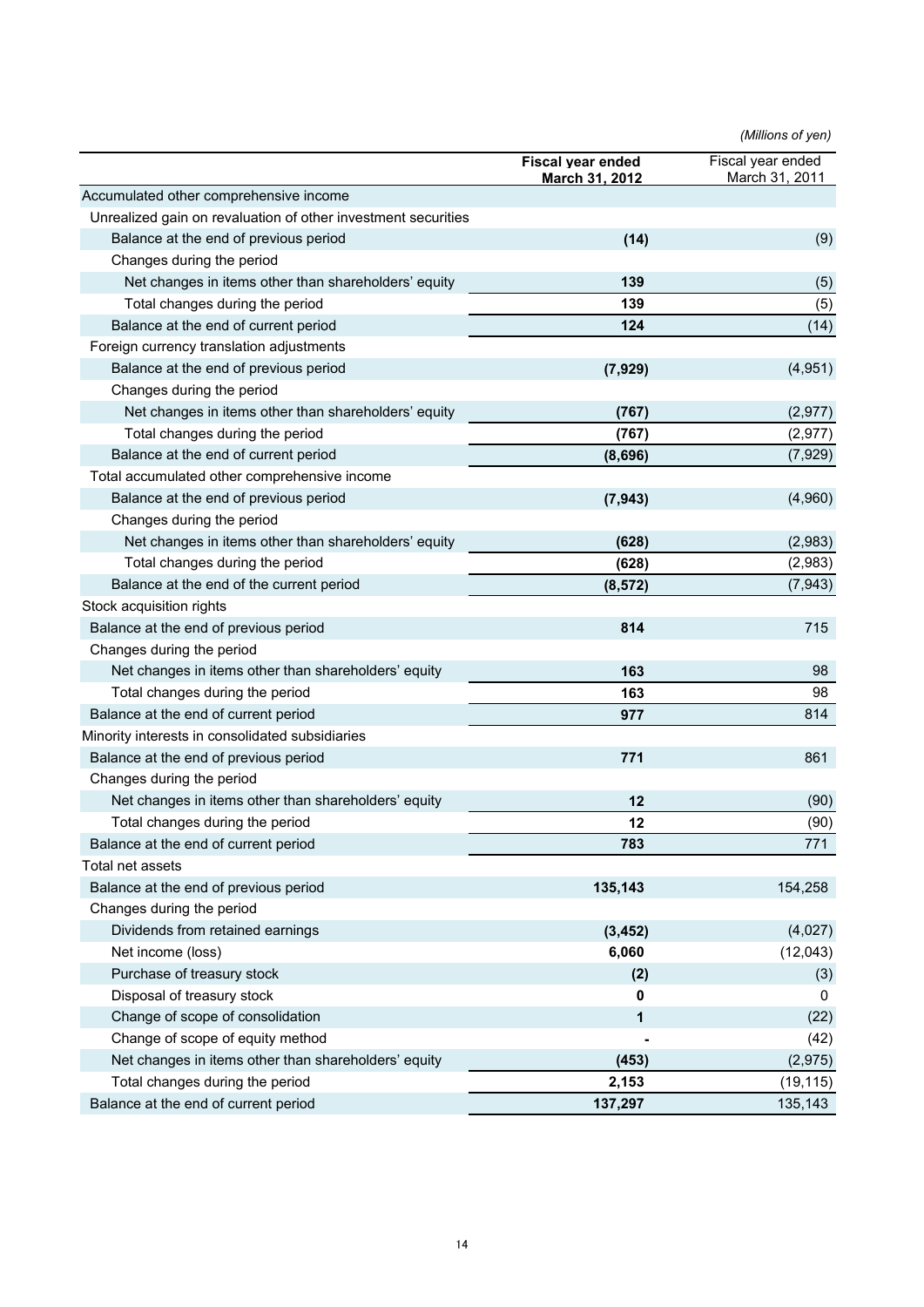## (4) Consolidated Statements of Cash Flows

|                                                                                           |                       | (Millions of yen) |
|-------------------------------------------------------------------------------------------|-----------------------|-------------------|
|                                                                                           | Fiscal year ended     | Fiscal year ended |
|                                                                                           | <b>March 31, 2012</b> | March 31, 2011    |
| Cash flows from operating activities                                                      |                       |                   |
| Income (loss) before income taxes and minority interest                                   | 9,866                 | (9,970)           |
| Depreciation and amortization                                                             | 5,039                 | 6,608             |
| Amortization of goodwill                                                                  |                       | 1,492             |
| Impairment loss                                                                           | 130                   | 8,853             |
| Loss on adjustment for changes of accounting standard for asset<br>retirement obligations |                       | 462               |
| Loss on content                                                                           |                       | 1,174             |
| Loss on disposal of content                                                               |                       | 731               |
| Loss on disaster                                                                          |                       | 48                |
| Increase (decrease) in allowance for doubtful accounts                                    | (1)                   | (394)             |
| Increase (decrease) in provision for bonuses                                              | (232)                 | (121)             |
| Increase (decrease) in provision for sales returns                                        | (203)                 | (2,026)           |
| Increase (decrease) in provision for retirement benefits                                  | 747                   | 891               |
| Increase (decrease) in provision for directors' retirement benefits                       | (31)                  | 15                |
| Increase (decrease) in provision for loss on store closing                                | (186)                 | 166               |
| Interest and dividends income                                                             | (141)                 | (131)             |
| Interest expenses paid                                                                    | 61                    | 59                |
| Foreign exchange losses (gains)                                                           | 399                   | 2,206             |
| Loss (gain) on sales of investment securities                                             | (48)                  | (0)               |
| Loss (gain) on sales of stocks of subsidiaries and affiliates                             | (192)                 |                   |
| Loss (gain) on valuation of investment securities                                         | 0                     | 175               |
| Loss on retirement of noncurrent assets                                                   | 352                   | 621               |
| Loss on sales of noncurrent assets                                                        | 30                    | $\mathbf 1$       |
| Decrease (increase) in notes and accounts receivable-trade                                | (3,008)               | 13,800            |
| Decrease (increase) in inventories                                                        | (5, 137)              | (4,827)           |
| Increase (decrease) in notes and accounts payable-trade                                   | 1,102                 | (2,007)           |
| Decrease (increase) in other current assets                                               | 547                   | 2,218             |
| Decrease (increase) in other noncurrent assets                                            | 56                    | 67                |
| Increase (decrease) in other current liabilities                                          | (1,078)               | (2, 447)          |
| Other, net                                                                                | (26)                  | 258               |
| Subtotal                                                                                  | 8,048                 | 17,927            |
| Interest and dividends income received                                                    | 108                   | 198               |
| Interest expenses paid                                                                    | (39)                  | (54)              |
| Income taxes paid                                                                         | (1, 842)              | (1,994)           |
| Income taxes refund                                                                       | 961                   | 1,226             |
| Income taxes paid for prior periods                                                       | (450)                 | (2, 475)          |
| Net cash provided by operating activities                                                 | 6,786                 | 14,827            |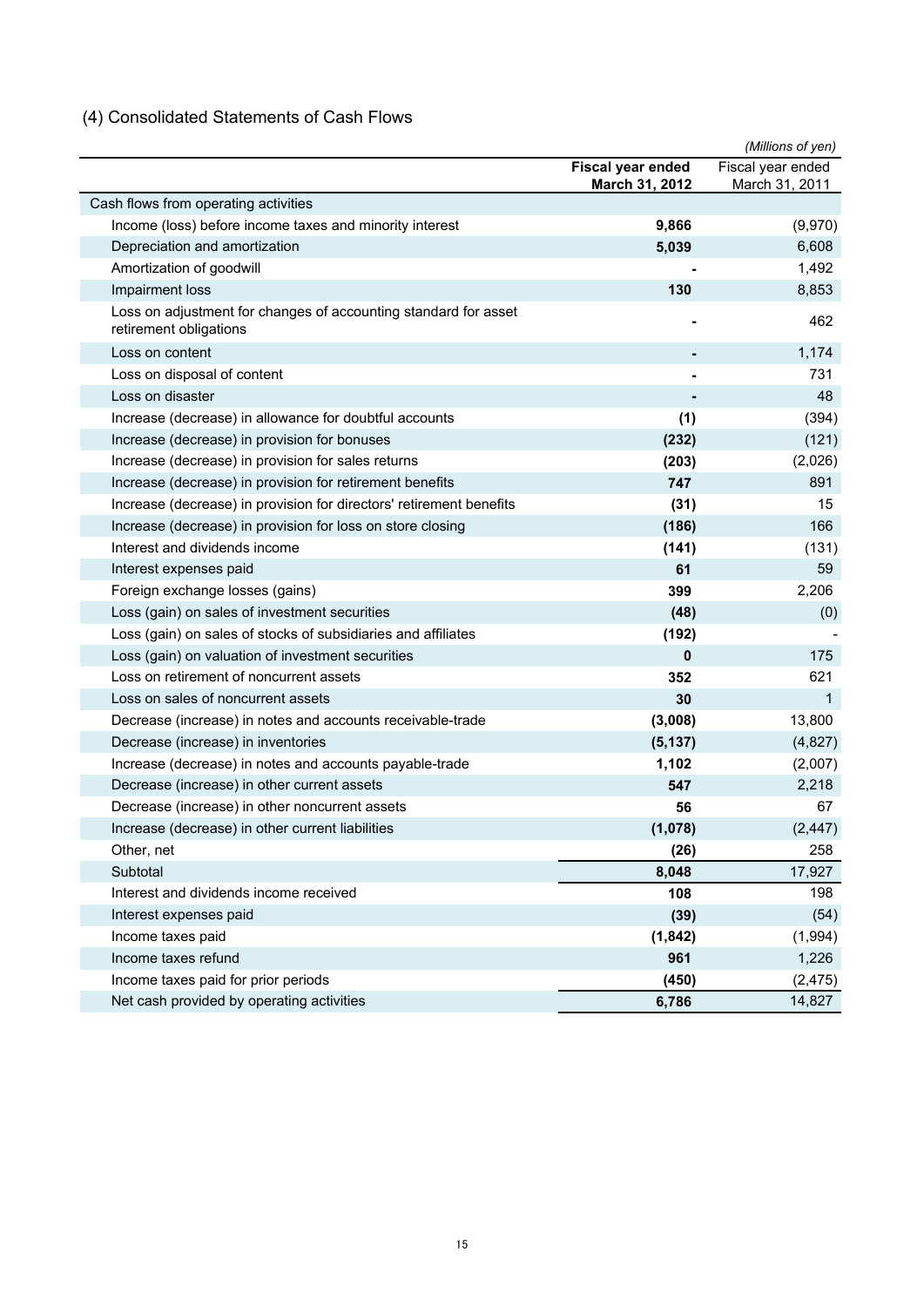|                                                                                                      |                                                   | (Millions of yen)                   |
|------------------------------------------------------------------------------------------------------|---------------------------------------------------|-------------------------------------|
|                                                                                                      | <b>Fiscal year ended</b><br><b>March 31, 2012</b> | Fiscal year ended<br>March 31, 2011 |
| Cash flows from investing activities                                                                 |                                                   |                                     |
| Payments into time deposits                                                                          | (748)                                             | (1,062)                             |
| Proceeds from withdrawal of time deposits                                                            | 747                                               | 1,052                               |
| Proceeds from redemption of securities                                                               |                                                   | 35,000                              |
| Proceeds from sales of investment securities                                                         | 49                                                | $\mathbf 0$                         |
| Purchase of property and equipment                                                                   | (4,620)                                           | (4,700)                             |
| Proceeds from sales of property and equipment                                                        | 180                                               | 45                                  |
| Purchase of intangible assets                                                                        | (842)                                             | (931)                               |
| Proceeds from sales of intangible assets                                                             |                                                   | $\mathbf 0$                         |
| Purchase of investments in subsidiaries                                                              | (9)                                               | (20)                                |
| Proceeds from the sale of stocks of subsidiaries and affiliates                                      | 192                                               |                                     |
| Payments for rental deposits                                                                         | (1, 492)                                          | (143)                               |
| Proceeds from collection of rental deposits                                                          | 1,084                                             | 1,482                               |
| Other, net                                                                                           | (319)                                             | (314)                               |
| Net cash provided by (used in) investing activities                                                  | (5,778)                                           | 30,407                              |
| Cash flows from financing activities                                                                 |                                                   |                                     |
| Increase (decrease) in short-term loans payable                                                      | 3,791                                             | (1, 325)                            |
| Redemption of bonds                                                                                  |                                                   | (37,000)                            |
| Purchase of treasury stock                                                                           | (2)                                               | (3)                                 |
| Cash dividends paid                                                                                  | (3, 446)                                          | (4,026)                             |
| Other, net                                                                                           | (42)                                              | 0                                   |
| Net cash provided by (used in) financing activities                                                  | 299                                               | (42, 354)                           |
| Effect of exchange rate change on cash and cash equivalents                                          | (879)                                             | (2,744)                             |
| Net increase (decrease) in cash and cash equivalents                                                 | 428                                               | 135                                 |
| Cash and cash equivalents at the beginning of the year                                               | 109,751                                           | 109,717                             |
| Decrease in cash and cash equivalents resulting from exclusion of<br>subsidiaries from consolidation | (64)                                              | (101)                               |
| Cash and cash equivalents at end of the year                                                         | 110,116                                           | 109,751                             |